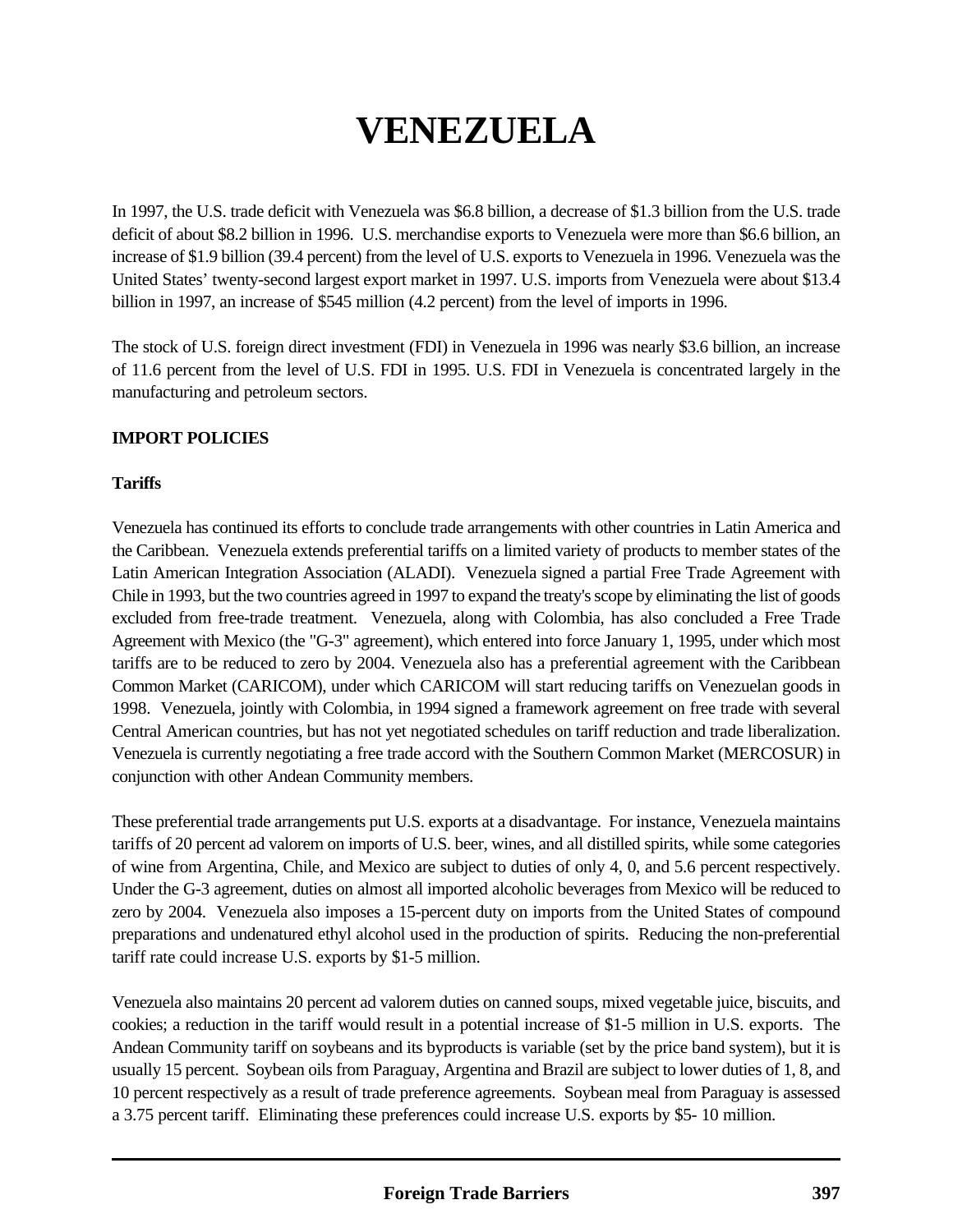# **Venezuela**

Similarly, Venezuela maintains a 15-percent duty on fresh and dried fruit from the United States. Under the Venezuela-Chile free trade agreement, all fresh fruit from Chile is subject to a 2-percent tariff, while most dried fruit enters duty free. Elimination of these preferences could increase U.S. exports by \$5-10 million.

The reduction of the 20-percent tariff on film and cameras would result in a potential increase in U.S. exports of \$5-10 million in each category.

#### **Non-Tariff Measures**

Venezuela prohibits the importation of used cars, used tires, and used clothing. There are virtually no other quantitative import restrictions for industrial products.

The government implemented a yellow corn import licensing system in February 1997, ostensibly to administer its WTO tariff rate quota for sorghum and yellow corn, but in actuality to enforce domestic sorghum absorption requirements. Under this system, feed manufacturers must purchase a government assigned amount of domestic sorghum, at the official price, in order to obtain import licenses for yellow corn. The government has announced that it may establish similar import license requirements for white corn, rice and powdered milk.

# **STANDARDS, TESTING, LABELING, AND CERTIFICATION**

Venezuela's sanitary restrictions on U.S. poultry products lacks a scientific basis and is discriminatory. Venezuela refuses to issue certificates for imports of U.S. poultry and poultry products on the basis that there is a history of avian influenza in the United States. Venezuelan agricultural authorities, however, have failed to establish that imports of U.S. poultry would pose a risk to the Venezuelan poultry industry. If the ban were lifted, U.S. exports of poultry and poultry products could amount to \$5-20 million a year. The government had a similar ban in place against U.S. pork and swine, but that ban was lifted in April 1997 after the government was presented with evidence that porcine reproductive and respiratory syndrome (PRRS) already exists in Venezuela. However, the government still requires import licenses for pork and swine and these are rarely granted.

In 1993, the Venezuelan Commission for Industrial Standards (COVENIN) began to apply obligatory domestic standards for commodities to certain imports; by the end of 1995, there were nearly 300 standards. Some Venezuelan importers of U.S. products have alleged that the Government of Venezuela applies these standards more strictly to imports than to domestic products. The certification process is at times expensive, increasing the cost of U.S. exports vis-a-vis domestic products. COVENIN requires certification from independent laboratories -- which is often impossible in the United States. According to the U.S. cosmetic industry, Venezuela maintains qualitative restrictions which, if lifted, would increase U.S. exports by less than \$5 million a year.

## **GOVERNMENT PROCUREMENT**

The 1990 law of tenders, its associated regulations, and its modifying decree of 1991, together establish three classifications for government procurement based principally on the value of the goods and services being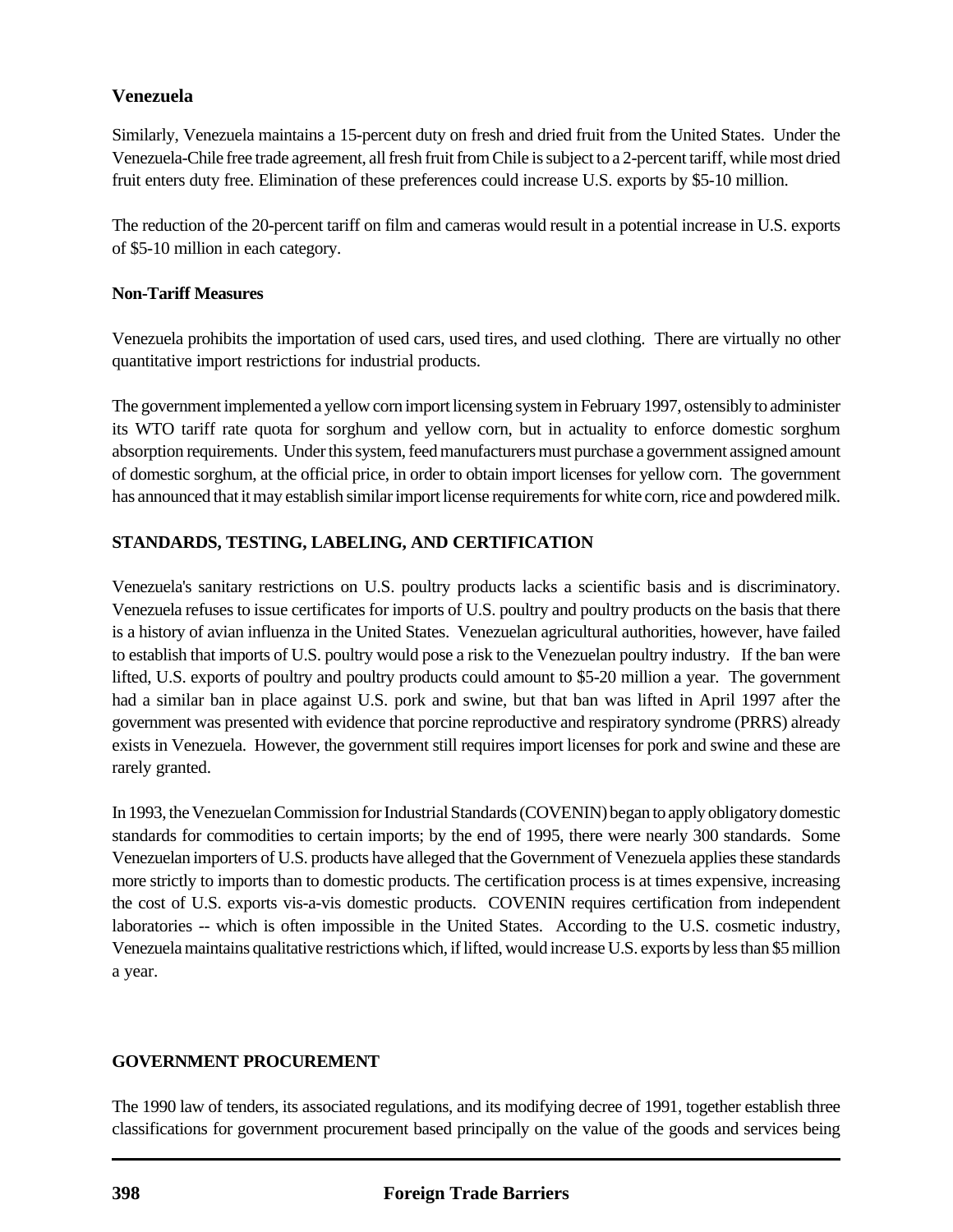procured: general tenders (more than \$21,200), selective tenders (\$2,120 to \$21,120), and direct purchases (less than \$2,120). For general and selective tenders, the law states that for offers that are within a "reasonable" range of each other for similar conditions, preference will be given according to various criteria, including national content, labor impact, national value added, local participation, and technology transfer. For the purchase of goods, the government also applies a policy, not stated in the law of tenders, that local goods should be purchased, unless the price of such products is 25 percent more than the landed cost of competing foreign products.

In the petroleum industry, the state oil company, PDVSA, is required to purchase national materials and supplies. However, PDVSA is permitted to make foreign purchases if domestic firms cannot meet quantity, quality, or delivery requirements. In addition, imported materials supplied by local representatives of foreign manufacturers are classified as "domestic purchases." Firms that supply PDVSA must register with PDVSA's "unified suppliers registry" or with the "unified contractors registry." Venezuela is not a signatory to the WTO Agreement on Government Procurement.

# **EXPORT SUBSIDIES**

Venezuela has reduced the number of export subsidies it provides, but retains a duty drawback system. Exporters can also get a rebate of the 16.5 percent wholesale tax paid on imported inputs.

Foreign as well as domestic companies are eligible for these drawback privileges, but U.S. firms located in Venezuela complain of long delays in receiving rebates. Exporters of selected agricultural products -- coffee, cocoa, some fruits, and certain seafood products -- receive a tax credit equal to 10 percent of the export's f.o.b. value.

## **LACK OF INTELLECTUAL PROPERTY PROTECTION**

Despite significant improvements -- especially in the enforcement of copyright law -- Venezuela does not yet provide adequate and effective protection of intellectual property rights (IPR). There is still widespread piracy of well-known trademarks, videos, satellite signals, and other protected works. Moreover, the Venezuelan court system has proven to be an unreliable means for pursuing IPR claims. As a result of its laws and practices, Venezuela has been on the "Watch List" under the Special 301 Provision of the 1988 Trade Act since 1989.

The government created a new intellectual property office (SAPI) in March 1997, which merged the existing industrial property office (SARPI) with the national copyright office. SAPI, which is expected to focus and improve enforcement efforts, is slated to become operational in June 1998. Under the new SAPI, the government plans to expand the mandate of COMANPI to include the enforcement of patents and trademarks as well as copyrights.

Venezuela is a member of the Paris Convention for the protection of industrial property and the Berne Convention for the protection of literary and artistic works. Venezuela has ratified, but not yet fully implemented, the provisions of the WTO Agreement on Trade-related aspects of Intellectual Property Rights (TRIPS).

## **Patents and trademarks**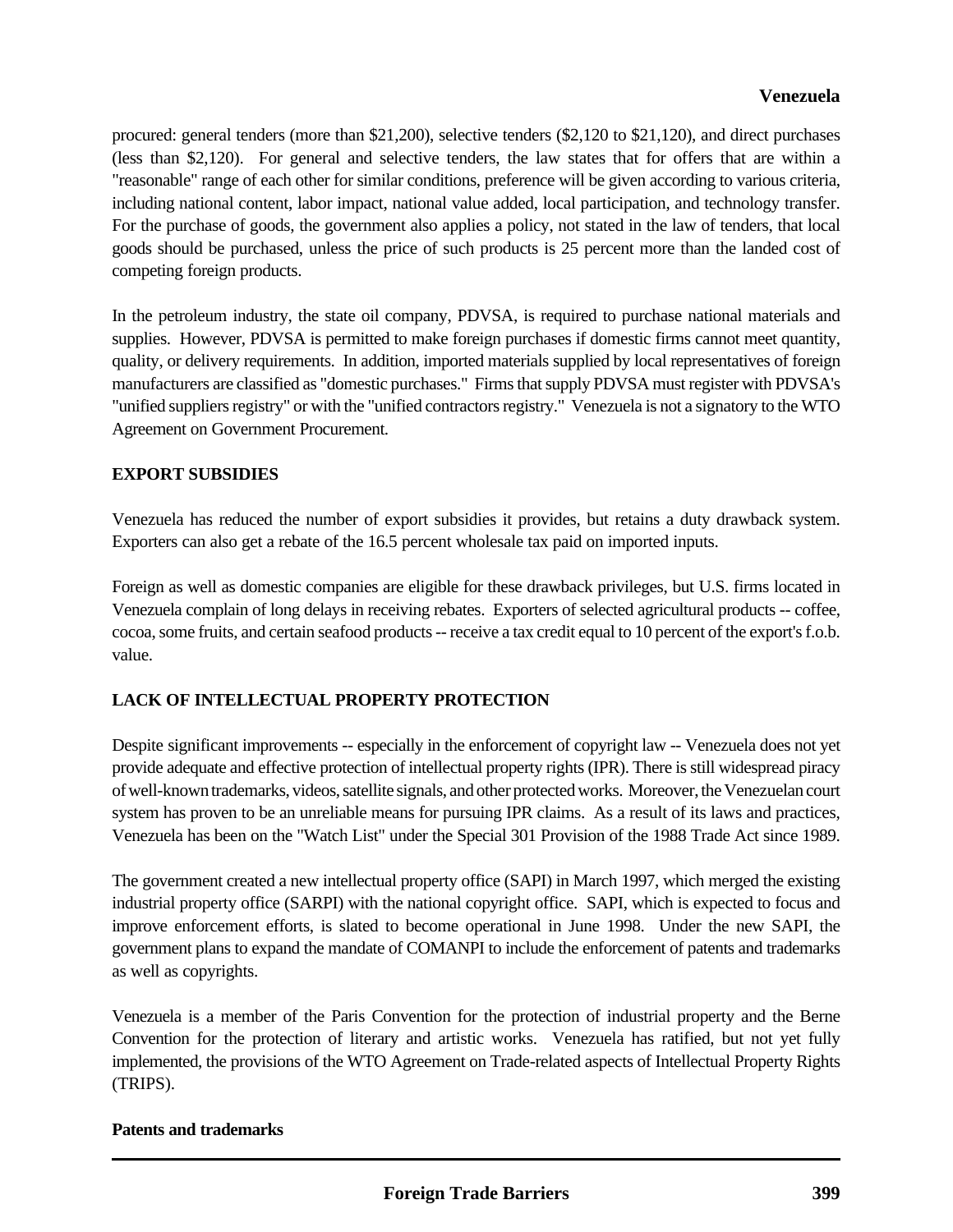# **Venezuela**

Two Andean Community decisions on the protection of patents and trademarks and of plant varieties have been in effect in Venezuela since January 1, 1994, and October 29, 1993, respectively.

The decisions are comprehensive and offer a significant improvement over previous standards of intellectual property protection provided by the Andean Community countries. For example, they provide a 20-year term of protection for patents and the reversal of the burden of proof in cases of alleged patent infringement. The provisions of the decisions covering protection of trade secrets and new plant varieties are generally consistent with world class standards for protecting intellectual rights. However, these decisions remain deficient with respect to patents and trademarks. The deficiencies include overly broad compulsory licensing provisions, working requirements, restrictions on biotechnology inventions, denial of pharmaceutical patent protection for patented products listed on the World Health Organization's model list of essential drugs, lack of transitional ("pipeline") protection, and lack of protection against parallel imports.

The fines provided in the 1955 industrial property law for patent and trademark infractions are minimal. They have never been increased to account for inflation and devaluation. The government proposed legislation in early 1996 to update the entire law, but the bill is still awaiting action by Congress.

## **Copyrights**

Venezuela's 1993 copyright law and a 1995 implementing regulation substantially improved protection of copyright products and enhanced penalties for copyright infringement. An Andean Community decision on copyright protection, which complements Venezuela's domestic copyright law, has been in effect since 1994 and has established a generally effective and Berne-consistent system.

A national copyright office, established in October 1995, is responsible for controlling, overseeing, and ensuring compliance with the rights of authors and other copyright holders. It can issue opinions, serve as an arbitrator, and impose fines for copyright infringements. The government formed a special antipiracy police unit (COMANPI) in July 1996 to act as an enforcement arm of the copyright office. The eight-officer police unit has the power to seize goods, make arrests, or close establishments for violations of the law. However, it can only act based on a complaint by a copyright holder; it cannot carry out an arrest or seizure on its own initiative. COMANPI works closely with private sector representatives of the U.S. copyright industry, who provide the unit with intelligence information, financial backing, and training.

COMANPI made 60 arrests and seized 70,800 pirated videotapes, 60,500 illicit audio cassettes, and 10,216 illegally copied books in 1997. It also shut down a number of underground laboratories where large quantities of copyrighted material were being illicitly reproduced. Inadequate border controls against the import of pirated material hampered efforts to improve copyright protection still further. A customs bill, which includes measures to strengthen border enforcement, passed the lower house of Congress in 1997 and is expected to be approved by the Senate in early 1998.

COMANPI made notable strides in 1997 to improve the protection of encrypted satellite signals, which until recently was practically nonexistent. Venezuela is within the footprint of U.S. satellite television transmission and unauthorized reception and distribution of U.S. signals has traditionally been widespread. During 1997, COMANPI seized 56 unauthorized decoders and 20 parabolic antennas. COMANPI also began to focus on cable television piracy in 1997. In July, a person convicted of the unauthorized retransmission of television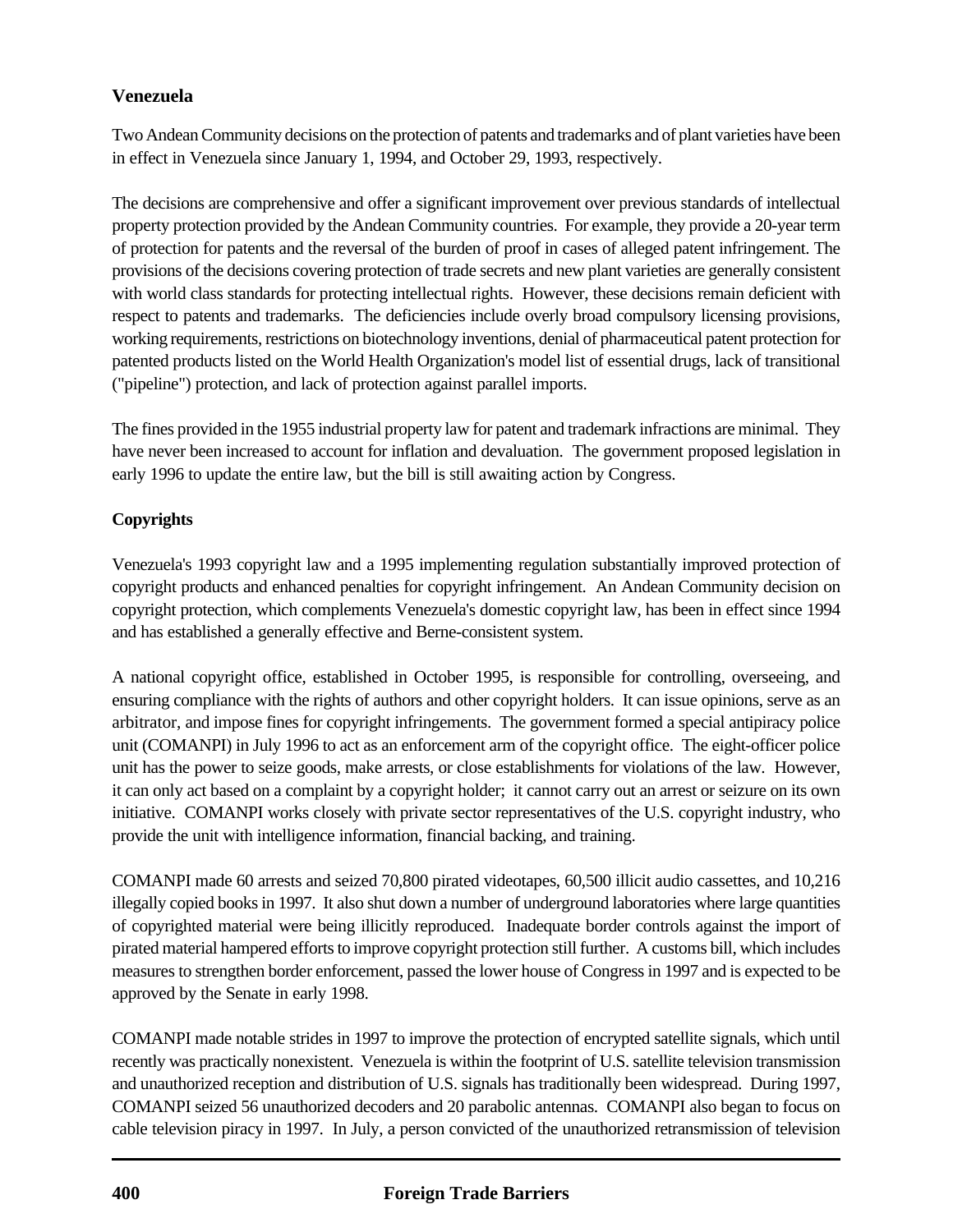signals was sentenced by a court to twelve months in prison.

#### **SERVICES BARRIERS**

Venezuela maintains barriers in a number of service sectors. For example, all professions subject to national licensing legislation (e.g., engineers, architects, economists, business consultants, accountants, lawyers, doctors, veterinarians, and journalists) are reserved for those who meet Venezuelan certification requirements. Imports receiving government-approved tariff reductions or government financing, or those which are government-owned, must be insured by local insurers.

#### **Basic Telecommunications Services**

In the WTO Negotiations on Basic Telecommunications Services, which were concluded in February 1997, Venezuela made commitments on all basic telecommunications services. It will provide market access and national treatment for these services as of November 27, 2000, when the monopoly granted to the privatized national telephone company (CANTV) ends. Venezuela adopted parts of the reference paper on regulatory commitments.

#### **Financial Services**

In the WTO Negotiations on Financial Services, which were concluded in December 1997, Venezuela made commitments on banking, foreign exchange houses, capital markets, life insurance, reinsurance and brokerage. It will provide market access and national treatment for these services upon entry into force of the agreement. Venezuela, however, did not make a commitment on pensions or on maritime, aviation and transportation insurance, and its offer includes an economic needs test and an MFN exemption.

#### **INVESTMENT BARRIERS**

The state continues to control key sectors of the economy, including oil, gas, iron ore, and much of the coal and petrochemical industries; parastatals dominate others, like aluminum. The government, however, plans to privatize several major state enterprises in 1998, including a four-company aluminum complex and a ferrosilicon plant. The government also introduced legislation in 1997 proposing that a minority share of PREQUIVEN, the state petrochemical company, be sold to private investors via domestic and international capital markets. Foreign investment continues to be restricted in the petroleum sector, with the exploration, production, refining, transportation, storage and foreign and domestic sales of hydrocarbons reserved to the Venezuelan government and its entities (state oil company PDVSA) under the 1975 Hydrocarbons Law. However, private companies may engage in hydrocarbons-related activities through operating contracts or, when found to be in the public interest, through equity joint ventures as long as the joint ventures guarantee state control of the operation, are of limited duration, and have the prior authorization of Congress meeting in joint session.

Since 1993, the oil sector has been opened to increasing amounts of foreign investment through operating contracts and equity joint ventures. In 1996, the government awarded foreign investors equity participation in eight concessions for the exploration and production of light and medium crude. Several equity joint ventures between PDVSA and private companies involving natural gas and extra-heavy crudes also have been